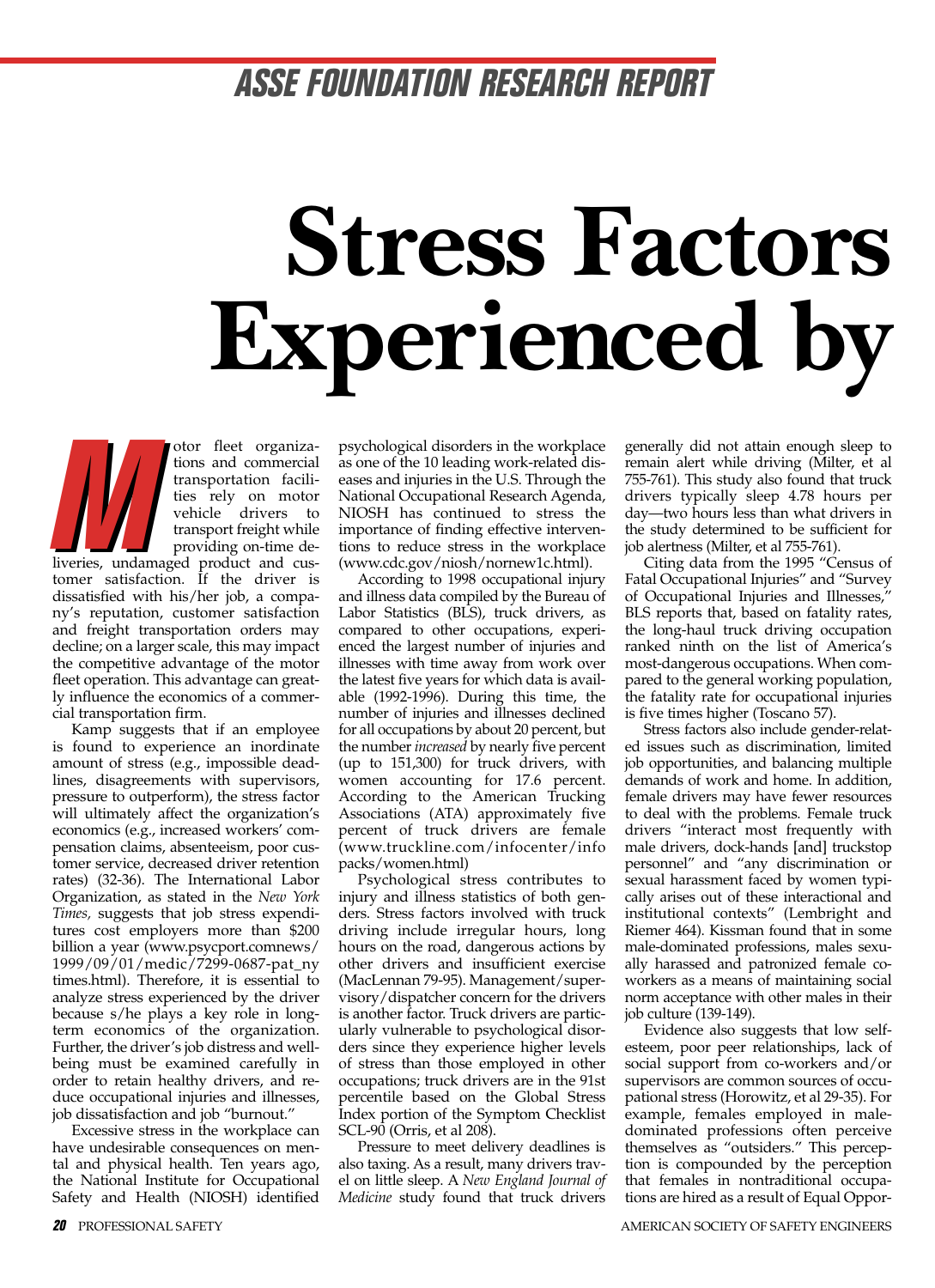# **Female Female Commercial Commercial Drivers in the Drivers in the Transportation Transportation Industry Industry**

**By TRACEY M. BERNARD, LINDA H. BOUCK and WENDY S. YOUNG By TRACEY M. BERNARD, LINDA H. BOUCK and WENDY S. YOUNG**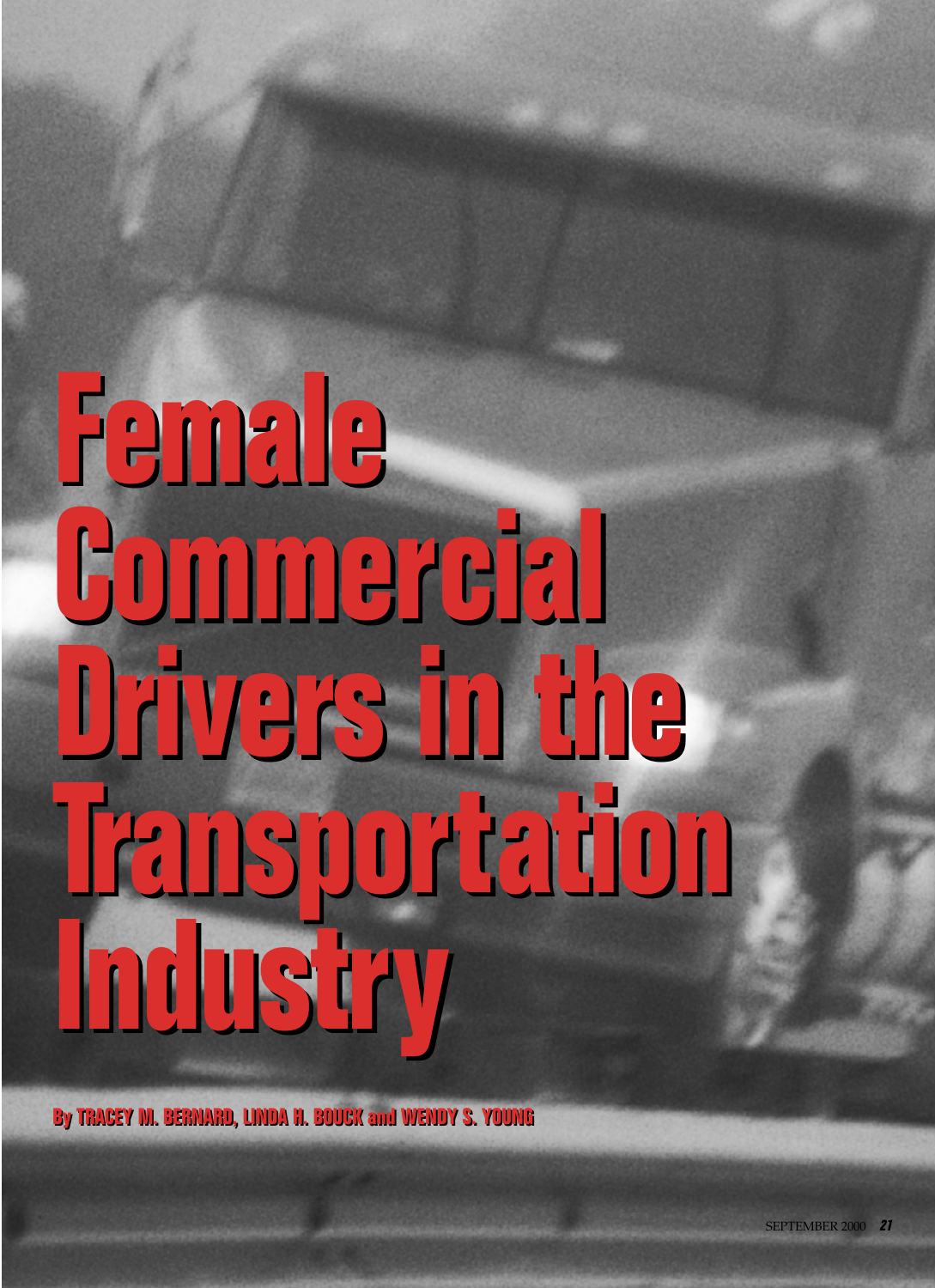#### **FIGURE 1 Driving With a Teammate or Solo**

**Solo 30% Male Teammate 66% Combination 4%**

After pilot testing, questionnaires were mailed to the female drivers' personal addresses in the organization's envelopes, along with an explanatory cover letter and postage-paid envelope. The questionnaire requested demographic information, such as class of license, education, age, driving experience and background information (e.g., health problems), before asking about job-related stressors.

The questionnaire comprised primarily multiple choice and Likert scale responses, with a few free-response questions. This generated two types of feedback: free responses to open-ended questions/comment areas and numerical responses on binary and Likert scales. Free responses were reviewed and tallied; numerical responses were coded and recorded in a database, then analyzed using the SAS statistical software package (SAS).

Frequency of responses to demographic questions and questions regarding hazard exposure and training were computed. On Likert scale responses, mean response and standard deviation were computed. A t-test was used to determine whether the overall response to each question was significantly positive (on the "agree" to "strongly agree" side of the Likert scale) or significantly negative (on the "disagree" to "strongly disagree" side of the scale).

#### **RESULTS**

The questionnaire was distributed in spring 1999 to 77 female long-haul drivers who worked for a local commercial transportation firm in Western Kentucky. Twenty-seven drivers returned completed surveys—a 35-percent response rate.

#### **General Demographic Information**

The majority of drivers (77 percent) were in their 30s and 40s. Some 18.5 percent had children under the age of 17 living at home for whom they are responsible, while 77.8 percent had no children living at home; the remaining 3.7 percent did not respond. Most (77 percent) indicated they had graduated from high school and/or had some form of postsecondary education.

#### **Commercial Driving Experience, Driving Characteristics & Physical Hazard Exposure**

Sixty-three percent indicated that they had attended and graduated from a special driving school program and all held a "Class A" commercial driver's license (CDL) with a hazardous materials endorsement. Most (85 percent) had 10 or fewer years' commercial driving experience, with the largest group (30 percent) having only one to two years' experience. When asked how many days in a typical month they spend on the road and away from home, all reported that they are away from home for more than 15 days each month; 92 percent spend 21 or more days away each month.

Sixty-six percent indicated that they drive with a male teammate, while 30 percent drive solo (Figure 1). For four percent, the pattern varies; at times, they drive alone, at times with a male. Data show that participants have not teamed up with other female drivers.

Drivers were also asked (using a scale from 1 indicating "never" to 5 indicating "always") to indicate how often they are exposed to physical hazards. As Table 1 shows, drivers are frequently exposed to noise, vibration, diesel fuel exhaust and temperature (hot or cold) extremes, yet rarely exposed to hazardous chemicals.

#### **Perceived Safety Climate**

To assess safety climate, participants were asked to identify their level of agreement with the statement, "Employers, supervisors and managers work together to ensure the safest possible working conditions." They were also asked about management's priority in protecting drivers, vehicle/product and the driving public by identifying their level of agreement with the statement, "Protection of drivers (or vehicle/product or driving public) is a high priority with your management."

Figure 2 presents responses to these questions in the form of level of agreement. Overall, drivers perceived their company's safety climate in a positive light. They agreed that all levels—from employers to management—work together to ensure safe working conditions (mean=67, p<0.05). They also agreed that management places a high priority on driver pro-

tunity Employment requirements, not because of their abilities.

To compensate for lack of acceptance and to prove their proficiency, females commonly work harder (Goldenhar and Sweeney 91-100). Since women who drive without a male partner are more vulnerable to sexual harassment and discrimination, having a male partner may guard against such harassment and provide a source of social support (Lembright and Riemer 457-74). Furthermore, a commercial driver job-satisfaction study conducted by Griffin, et al reported that "loneliness/away from home too much" was a leading reason that drivers were [so dissatisfied with their jobs] that they left the commercial transportation industry (Hill, et al 2).

Professional drivers must also deal with other drivers who may engage in unsafe, aggressive driving behavior (e.g., tailgating, speeding, improper signaling and lane use) on interstates, in congested metropolitan areas, through road construction areas/detours and in all types of weather conditions. According to James, such behavior is no longer the extreme, but rather the norm in everyday driving experiences (www.aloha.net/ ~dyc/intro.html). National Highway Traffic Safety Administration (NHTSA) conducted a nationwide study to determine driver attitudes and unsafe driving behaviors in 1997; the findings revealed that 62 percent of respondents indicated that the behavior of another driver had been a threat in the last year (NHTSA 2). Further, Nerenberg considers road rage a psychological problem termed "road rage disorder" and treats it as a psychological disorder when meeting with his clients (www.roadragenerenberg.com/). Other stressors considered in this study were adverse weather conditions, handling of large commercial vehicles, physiological factors and other concerns likely to be encountered by over-the-road female drivers.

#### **RESEARCH PROCEDURES**

Initial directed interviews with a sample of former drivers were performed at a local commercial transportation facility in order to obtain background information unique to the industry. Based on these sessions and a literature review, a sample questionnaire was developed;it addressed stress factors—both physical and psychological—to which drivers are exposed.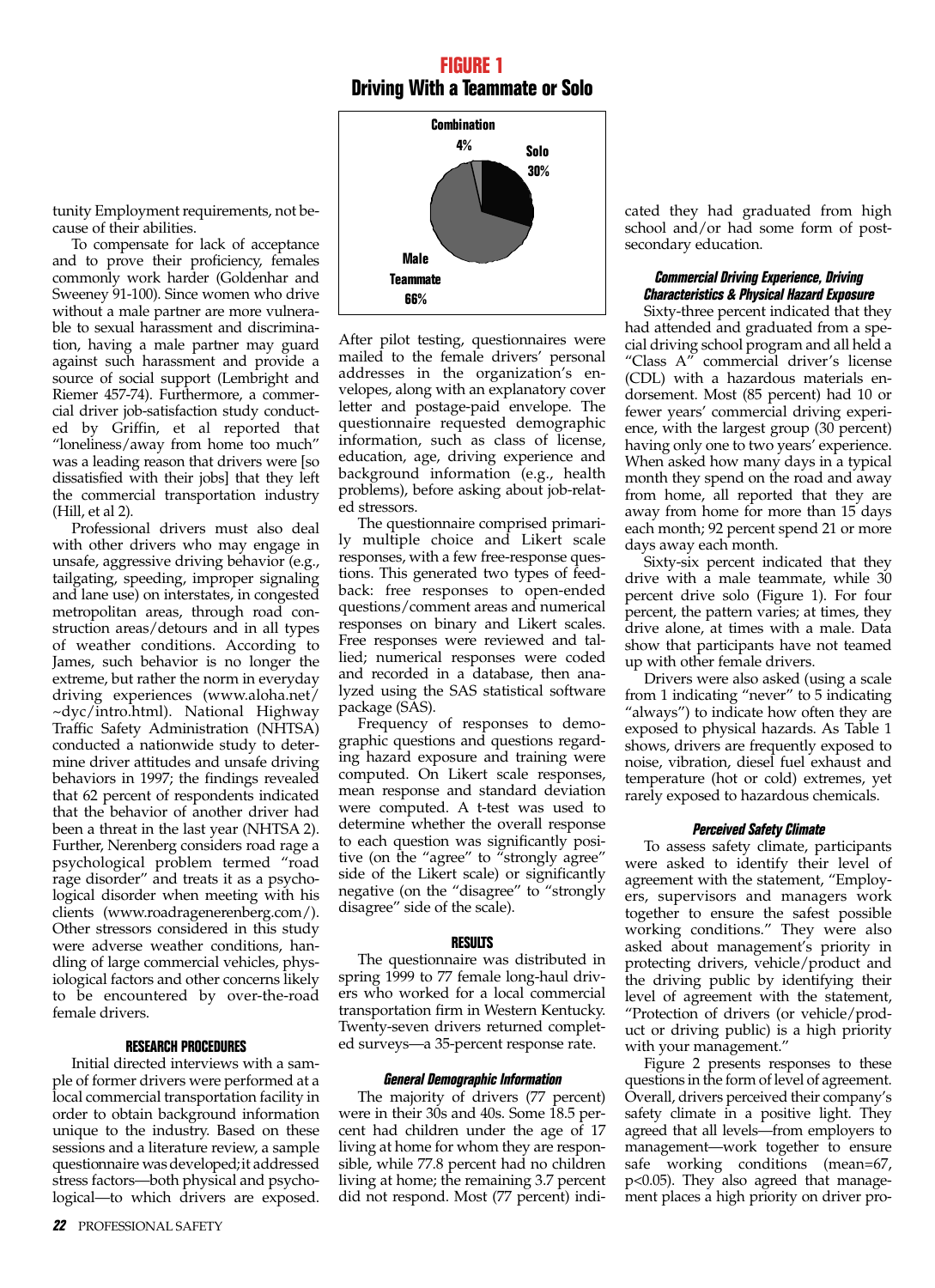#### **Reported Frequency of Exposure to Physical Hazards**

| <b>PHYSICAL HAZARD EXPOSURE</b>                                                         | <b>MEAN</b> | SD   | <b>SIGNIFICANCE</b> |
|-----------------------------------------------------------------------------------------|-------------|------|---------------------|
| In a typical month, how often are you exposed<br>to noise?                              | 4.03        | 1.06 | p<0.001             |
| In a typical month, how often are you exposed<br>to vibration?                          | 4.15        | 0.95 | p<0.001             |
| In a typical month, how often are you exposed<br>to hazardous chemicals?                | 2.59        | 0.75 | p<0.01              |
| In a typical month, how often are you exposed<br>to diesel fuel exhaust?                | 3.70        | 1.32 | p<0.05              |
| In a typical month, how often are you exposed<br>to temperature (hot or cold) extremes? | 3.56        | 0.93 | p<0.01              |

#### **FIGURE 2 Safety Climate as Perceived by Drivers**



drivers, participants were neutral/undecided as to whether they had to work harder to prove themselves on the job (mean=3.07, p>0.05) and whether they were treated differently (mean=3.37, p>0.05). On the positive side, participants indicated that they believe they can seek help from other drivers if they experience trailer problems while on the road (mean=3.52, p<0.05). Those surveyed also perceived that they received pay equal to male drivers with similar qualifications and experience (mean= $4.07$ ,  $p<0.001$ ).

#### **Physical Health Problems & Stress Symptoms**

Drivers were asked to identify physical health problems they had experienced as a long-haul driver from a list of potential problems. Approximately 18.5 percent of those surveyed experienced no serious physical problems. As Figure 3 shows, the remainder reported various health problems, including muscle strains in the legs, arms and back, and stomach, bladder and hearing loss problems. The "other problems" category included digestion problems, menstruation concerns, muscle spasms, kidney stones and vision problems.

To assess psychological stress, drivers were asked how often they experience the following symptoms in a typical month: feeling tense or frustrated; difficulty sleeping; overwhelming fatigue; and headaches. As Figure 4 shows, on average, participants experience these symptoms sometimes. Only the feeling of tenseness/frustration was reported significantly often (mean=3.33, p<0.05).

#### **Driver Employee Training Issues**

Drivers were asked to respond to three training issues. They felt they had been sufficiently trained to use all required equipment (mean=4.11, p<0.001) and that hours of service regulations were not confusing (mean=1.96, p<0.001). Participants were also asked to indicate what topics they would like to see addressed in employee training. A list of eight potential topics was provided, as was an open comment area for driver-suggested topics. As shown in Table 3, topics requested by more than half of the respondents (in order of preference) are: stress-reduction techniques, physical exercise techniques, fatigue-prevention techniques and selfdefense techniques.

tection (mean=3.52,  $p<0.05$ ), the vehicle/product (mean=4.44, p<0.001) and the public (mean=3.89,  $p<0.001$ ), and that management expects all of the company's drivers to follow good safety practices (mean=4.11, p<0.001). Participants also agreed that the Qualcomm computer provided by their employer makes communication more efficient and safer (mean=4.44, p<0.001). Regarding personal safety, they found truckstop parking lots stressful (mean=3.48, p<0.05).

#### **Job Control & Job Demands**

On the issue of control over their jobs, respondents liked the fact that they set their own daily schedule and pace  $(mean=3.59, p<0.05)$ ; however, participants noted that they have no control over delivery assignments (mean=2.41, p<0.05). This conflict—control over some aspects of the job, little control over others—may have resulted in the neutral response (mean=3.18, p>0.05); that is, drivers neither agreed nor disagreed that they have control over their work.

When asked about job demands (Table 2), drivers report that their greatest concern is delivering their load on schedule (mean=4.15,  $p < 0.001$ ). They often feel pressed for time (mean=3.96, p<0.001) and drive between midnight and 4 a.m. (mean= $3.89$ ,  $p<0.01$ ). When asked about stress related to specific job demands, participants reported that driving in bad weather to make a delivery (mean=4.37, p<0.001) and dealing with aggressive drivers (mean=3.67, p<0.01) are stressful, while not getting sufficient undisturbed rest (mean=3.44, p>0.05), driving at night  $(mean=2.78, p>0.05)$  and backing their trailer up to a loading dock (mean=2.85, p>0.05) only contribute some stress.

#### **Social Support & Discrimination Issues**

Respondents were neutral/undecided with regard to whether their employer takes steps to make jobs easier (mean=3.15, p>0.05). When needing help to handle family-related problems while on the road, only 11.1 percent relied on driver services or the fleet manager; 3.7 percent have used the national hotline. Otherwise, participants rely on family members (81.5 percent) and friends (7.4 percent). Drivers were neutral/undecided with regard to stress experienced due to being away from their family and friends for long durations (mean=3.41, p>0.05).

When comparing themselves to male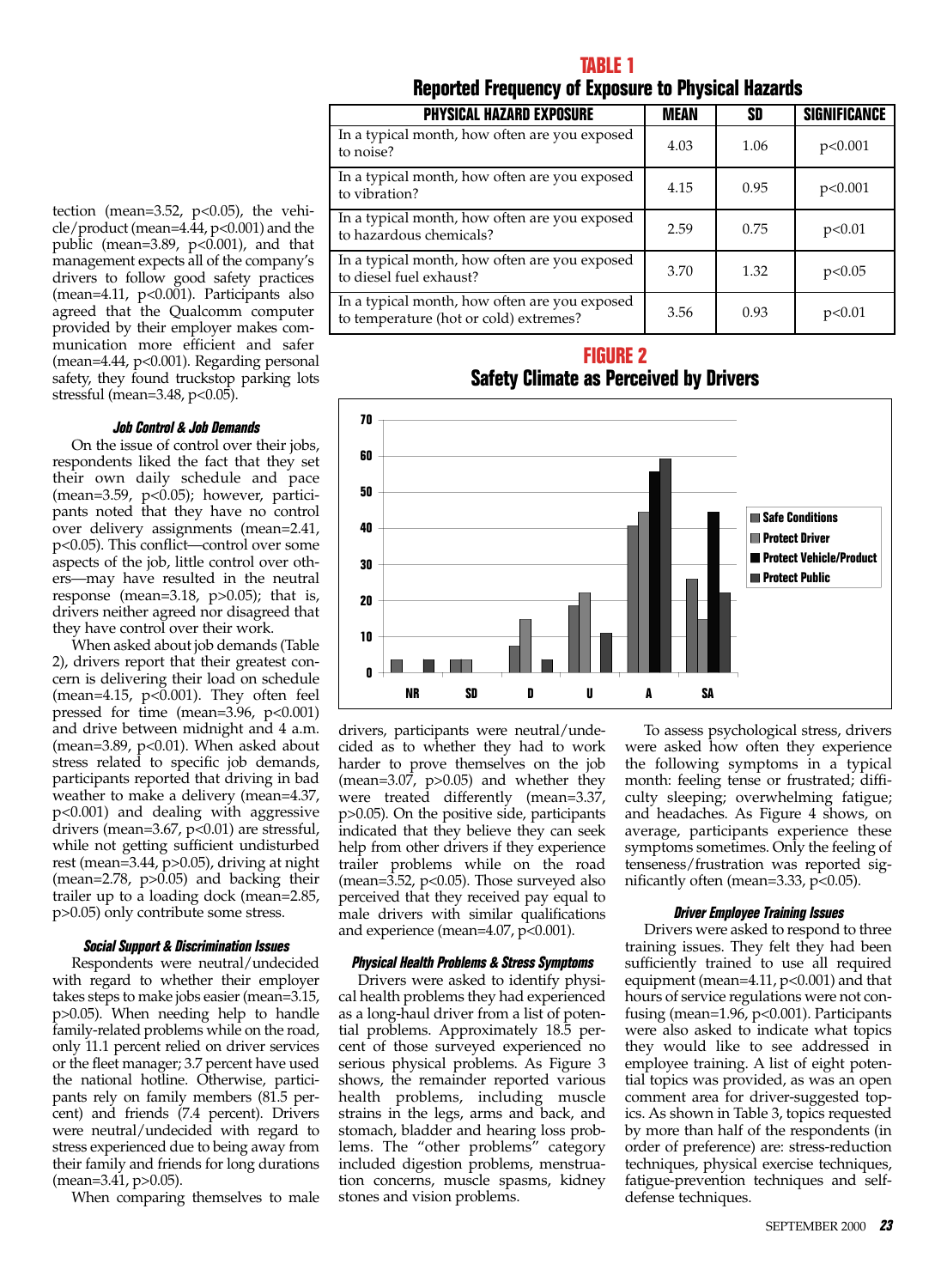#### **TABLE 2 Perceived Job Demands**

| <b>JOB DEMANDS</b>                                                   | MEAN | SD   | SIGNIFICANCE |
|----------------------------------------------------------------------|------|------|--------------|
| My greatest concern is delivering the product on<br>schedule.        | 4.15 | 0.86 | p<0.001      |
| I often feel time pressure on the job.                               | 3.96 | 1.12 | p<0.001      |
| Often I am driving between 12-midnight to 4:00 a.m.                  | 3.89 | 1.25 | p<0.01       |
| On the job, how stressful is not getting enough<br>undisturbed rest? | 3.44 | 1.15 | <b>NS</b>    |
| How stressful is night driving?                                      | 2.78 | 1.08 | NS.          |
| How stressful is driving in bad weather?                             | 4.37 | 1.04 | p<0.001      |
| How stressful is dealing with aggressive drivers?                    | 3.67 | 1.11 | p<0.01       |
| How stressful is backing up to a loading dock?                       | 2.85 | 1.14 | <b>NS</b>    |

#### **FIGURE 3 Percent Experiencing Physical Health Problems**



**FIGURE 4 Frequency of Reported Psychological & Physiological Problems**



#### **Job Satisfaction**

Respondents were undecided/neutral both in overall job satisfaction (mean=3.41, p>0.05) and their intention to continue driving in the long-term (mean=2.92, p>0.05). As indicated by the lack of statistical significance, participants were also ambivalent (neither agreeing nor disagreeing) whether they would encourage a female relative or friend to drive professionally (mean=2.85, p>0.05), although the trend indicated they would not encourage other females to drive.

Finally, participants were asked what might encourage more women to enter and remain in the professional driving occupation; a list of options was provided as was a comment area for suggestions. Table 4 lists, by frequency, the percentage of drivers who indicated that they thought the listed methods would be effective in encouraging more women to enter the occupation. Overall, 22.2 percent would not encourage women to become professional drivers. According to respondents, the most-effective "recruiting" techniques are to improve the image of the occupation (77.8 percent) and improve safety at rest areas and truck stops (59.3 percent).

#### **DISCUSSION**

As compared to the Lembright and Riemer data, more women appear to be driving solo today. In the current sample, 66 percent of females drive with a male co-driver, none with a female co-driver, and 30 percent drive solo (the remaining four percent drive both solo and with a male). In 1982, Lembright and Riemer found that 80 percent of female drivers drove with a teammate, 96 percent with males and 1 percent with females, while 20 percent drove solo (461). The 10-percent increase in solo driving may indicate that more women are taking on the challenge today; however, the perception that women cannot drive persists.

Most participants in this study indicated that they spend 21 to 25 days away from home each month, which is comparable to Perser's finding that the average time between visits home is three to four weeks (32). This is significant, since Schulz reported that loneliness and time away from home were commonly cited reasons for drivers leaving their jobs (25-26).

Within the company studied, it appears a concerted effort is being made to provide a safe work climate. For the most part, participants agreed that employers, supervisors and managers team to ensure the safest possible work conditions and that new hires are expected to comply with safe practices from the start of employment.

Participants also agreed that protecting drivers, vehicle/product and the public is a management priority. How-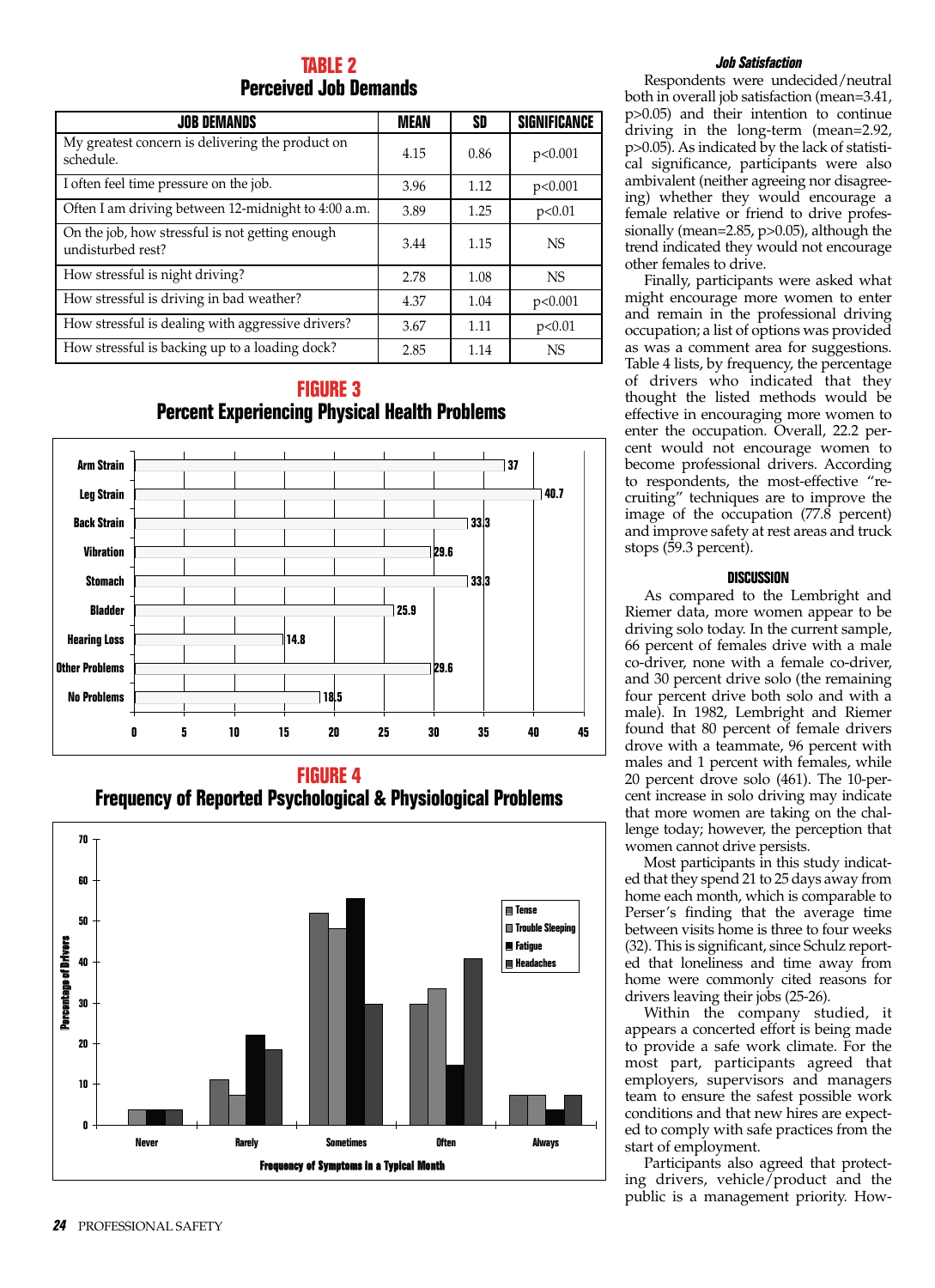ever, the responses indicate that drivers believe management places a higher priority on vehicle/product, followed by the driving public, then drivers. This is significant since Schulz also reported that drivers felt management was not interested in them as human beings, only as part of the bottom line (25-26).

These responses show that the safety climate within management's control has been effective; however, personal safety issues outside of management's control fared less well. Overall, participants reported that truck stops and rest areas were unsafe and caused them stress. One driver indicated that there was a need for "more lights and 24-hour attendants at rest areas." Another indicated that she feels safe at truck stops when with her husband, but would be "very afraid" to stop alone.

With regard to assistance handling family problems, 81.5 percent indicated they relied on family members. Although the company provides a national hotline for emergency situations, only 3.7 percent have used it, a finding which suggests that participants prefer to deal with their problems themselves rather than rely on company-sponsored support.

In general, on the issue of job control, drivers indicated that they do not have control over delivery assignments, but are able to set their own daily schedule and pace. However, drivers report that they are concerned with deliveries and often feel pressured to accomplish deliveries on schedule; consequently, many drive between midnight and 4 a.m. This finding confirms what Milter, et al reported with regard to pressure to meet delivery deadlines and the fact that these deadlines often result in truck drivers attaining little sleep (755-61).

According to respondents, the most stressful job demand was driving in poor weather conditions. Aggressive drivers are another stress factor cited, reconfirming James' finding that aggressive driving is becoming more common (www.aloha.net/-dyc/intro.html). Although accidents that occur while backing up to a loading dock are a frequent, costly occurrence for the driving organization, drivers did not perceive this area as a significantly stressful concern.

Although respondents appeared to be satisfied with training on vehicles/equipment and hours of service regulations, they indicated that training in stress reduction, physical exercise, fatigue prevention and self-defense techniques would be useful. These recommendations were reinforced by driver comments about the need for physical exercise during a trip and the need for self-defense techniques due to unsafe rest areas.

Responses to questions about discrimination (e.g., feeling a need to work harder to prove themselves; being treated

#### **TABLE 3 Recommended Training Topics**

| TOPIC OF TRAINING               | <b>PERCENT WHO WOULD</b><br><b>LIKE TO RECEIVE TRAINING</b> |
|---------------------------------|-------------------------------------------------------------|
| Stress reduction techniques     | 70.4                                                        |
| Physical exercise techniques    | 59.3                                                        |
| Driver fatigue prevention       | 51.9                                                        |
| Self-defense techniques         | 51.9                                                        |
| Dealing with aggressive drivers | 40.7                                                        |
| Health issues                   | 40.7                                                        |
| Harassment issues on the road   | 33.3                                                        |
| Additional hours of service     | 11 1                                                        |

#### **TABLE 4**

#### **Ways to Attract More Females to the Driving Profession**

| <b>METHODS TO ATTRACT MORE</b><br><b>WOMEN TO DRIVE PROFESSIONALLY</b> | PERCENT WHO THOUGHT THE TECHNIQUE<br><b>WOULD ATTRACT MORE WOMEN</b> |
|------------------------------------------------------------------------|----------------------------------------------------------------------|
| Improve image of the occupation                                        | 77.8                                                                 |
| Safer truck stops/rest areas                                           | 59.3                                                                 |
| Other                                                                  | 33.3                                                                 |
| Longer driving school programs                                         | 33.3                                                                 |
| Increase automatic equipment                                           | 29.6                                                                 |
| Would not recommend occupation                                         | 22.2                                                                 |
| Automate hours of service system                                       | 11 1                                                                 |

differently than males; feeling they can ask other drivers for help; believing they are given pay equal to males) indicate that participants do not feel females are being discriminated against. In fact, one respondent said driving "is the only job [which] she has had that pays men and women the same wage."

Overall, on average, responses indicated that little discrimination is present (although several drivers reported that they had experienced some discrimination and harassment). In reviewing respondent statements, it appears management strives to treat men and women equally. Discrimination and harassment were instead societal/cultural issues—in other words, desk clerks, waitresses and attendants at truck stops treated female drivers differently.

Each stressor discussed has been linked to and/or shown to impact workers' psychological and physical health, as well as their level of job satisfaction. Drivers indicated that in a typical month they suffer from various physical problems—the most-common being leg, arm and back strains, as well as stomach problems. In a typical month, drivers also experienced symptoms of stress: feeling tense, frustrated and fatigued; having sleeping problems; and suffering headaches.

Overall, respondents were somewhat satisfied with their jobs, but generally indicated that they would not continue driving until their retirement and would not encourage other females to drive. About

25.9 percent strongly agreed and 33.3 percent agreed that they were satisfied with their job. While the drivers in this study receive equal pay and feel somewhat satisfied, they had not yet decided to make a concerted effort to encourage other women to enter the occupation.

#### **CONCLUSIONS**

Based on data analysis, the following conclusions were drawn:

1) Previous researchers had indicated that time away from home and separation from family and friends were significant stressors to long-haul truck drivers. This study found that these factors were not significantly stressful to the sampled drivers. This lack of significance may be linked to the fact that most participants drove with a male teammate—often their spouse or significant other.

In addition, the sample population was older, with most respondents in their 40s and having no children under the age of 17 living at home. As a result, the female driver and her companion often comprised the nucleus of their current family; thus, there was little to be separated from at home.

2) Current theory suggests that aggressive driving is a stressful factor in overthe-road driving. Survey data support this fact; however, this issue was not perceived to be a high-priority training topic. It is known that "aggressive driving" is included in the facility's new-hire training curriculum; therefore, the material